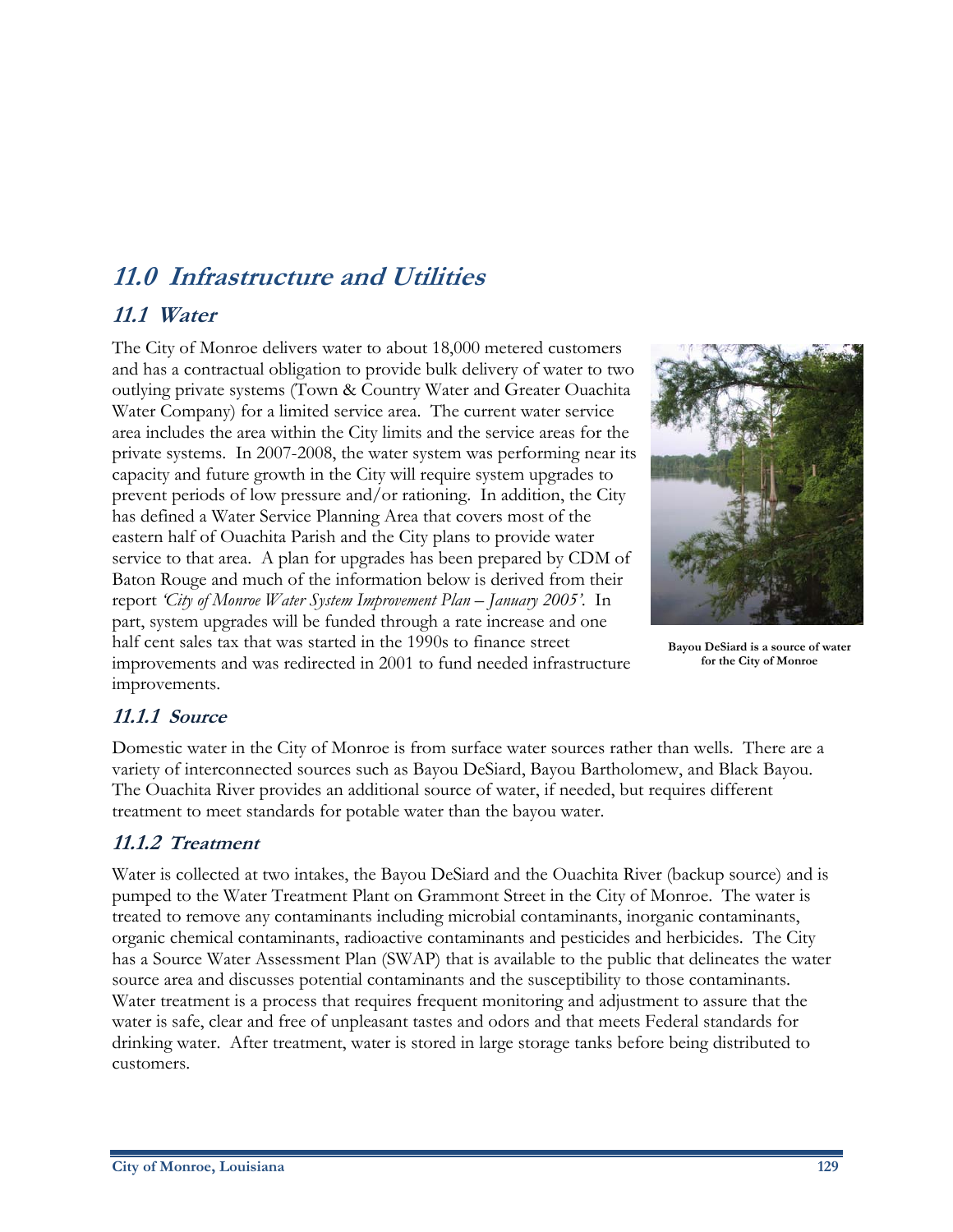In general, the water pumping and treatment system is antiquated and in need of upgrades to meet demand. It was constructed in 1968 and was designed to treat 12 million gallons per day (mgd) but consistently treats an average of 16 mgd with peaks of around 19 mgd. Planned improvements will upgrade the treatment and pumping capacity to treat 24 mgd at an estimated project cost of \$51 million. The upgrade is designed to provide the projected treatment capacity needed to expand the existing service area to the entire Water Service Planning Area.



**The Water Treatment Plant on Grammont Street** 

#### **11.1.3 Distribution**

The water distribution system includes a piping network that has been installed at various times dating back to the early 1900's. The distribution system is in need of upgrades to repair leaks, replace aging valves and hardware, create loops from dead end pipe sections, and increase the service area. Much of the piping is unlined cast and ductile iron and cases of "red water" have occurred when deposits of iron corrosion in the unlined pipes releases. In recent years, numerous upgrades to the distribution system have been made including the replacement of mains that are within roadway rights-of-way. These upgrades have occurred while roadway improvements were being made. However, service lines that supply water to individual customers have largely not been replaced and in the older sections of the City, these lines will be reaching the end of their useful life within the next 20 years. Operating pressures range from 83 pounds per square inch (psi) at the treatment plant to a low of 45 psi at the ends of the distribution system. The water supply for fire protection in the City of Monroe has been graded continuously, since 1971, as a Class 1 system. It has rated adequate in fire flow capacity, pressure, accessibility, operation, and reserve storage.

# **11.2 Sanitary Sewer**

Nearly all buildings in the City of Monroe are tied into the sanitary sewer system – the only exceptions are minor undocumented historic buildings. There are no known septic tank/drain field systems in the City. The wastewater collection and treatment system in the City of Monroe has been undergoing numerous, ongoing upgrades in recent years. This is due, in part, to a consent decree from the US Environmental Protection Agency (EPA) that mandates upgrades to both the wastewater treatment plant and to the collection system. The wastewater collection system is being upgraded by areas. The Garden District upgrade near the river has been completed. Upgrades to the



**Wastewater Treatment Plant on Richwood Rd. #2** 

Wastewater Treatment Plant have also been completed in compliance with the EPA mandate.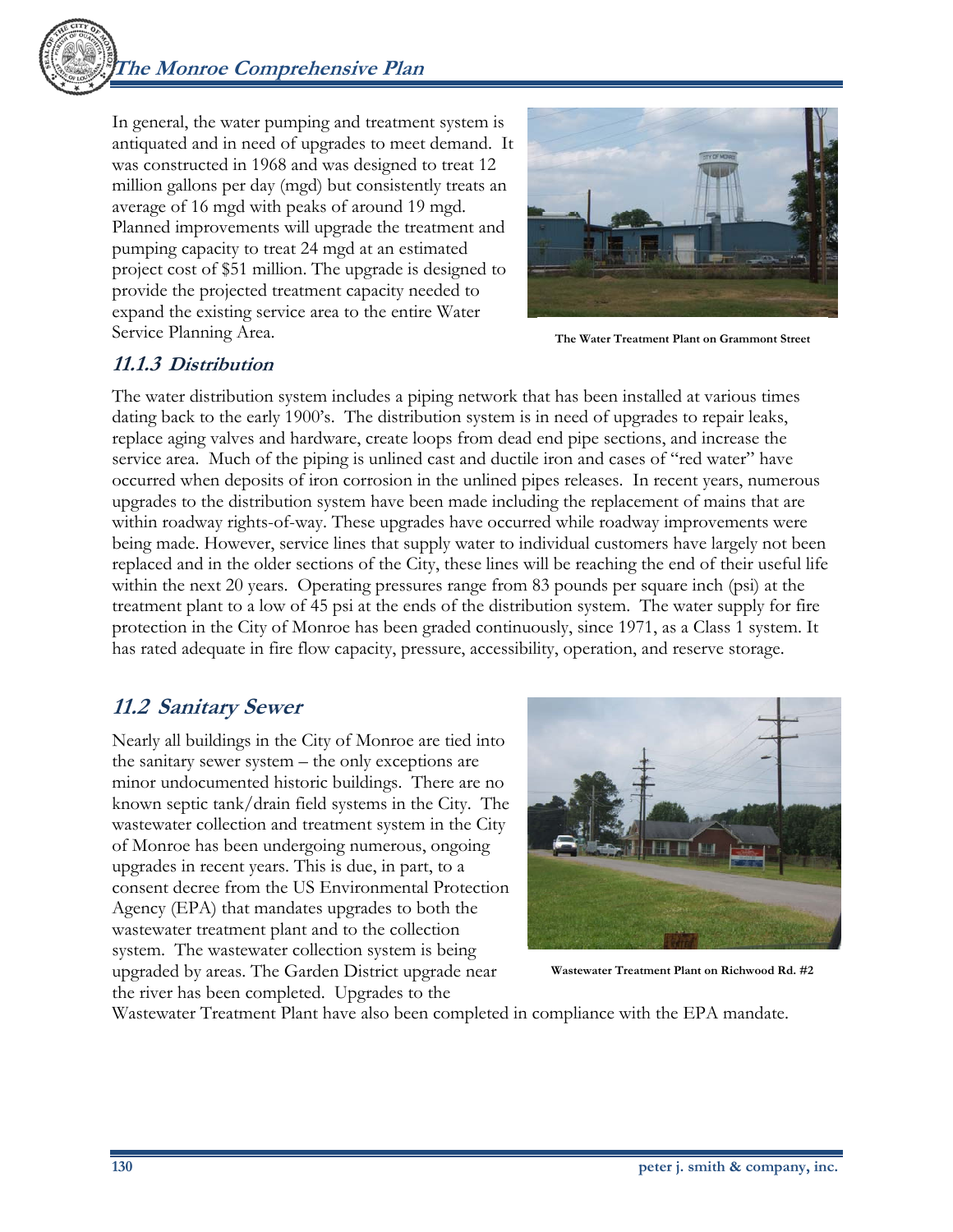

## **11.3 Storm Water Management**

The storm water system collects rainwater and pipes it into the Ouachita River to prevent flooding in the City. There are no cross connections between the sanitary sewer system and the storm water sewer system or combined sewer overflows (CSOs) in the City. Storm water is collected through a series of roadside swales, gunite concrete ditches and catch basins and piped to the Ouachita River. This is complicated by the fact that the river is lined by levees that protect the City from floodwaters from the river. The storm water system is designed to allow storm water out of the City and into the river and conversely to prevent river floodwaters from backing up into the pipes and flooding the City. To accomplish this, most outfall pipes are equipped with special valves that remain open during normal condition allowing water to flow by gravity from the City and into the river. When the river level rises above the outfall points, the valves are closed and storm water from the City must then be pumped over the levees and into the river. The City has a total of 18 separate storm water pump stations to pump water over the levees. Five of those outfall points do not operate by gravity or have the special one-way valves; instead storm water must always be pumped over the levees.

The storm water system, with its reliance on pumping operated by electricity is in peril of failing in the event of a power outage. The City is aware of this and has taken measures to address the situation by installing generators at two of the pump stations and having a large diesel-operated pump on standby. This is adequate in most normal flood situations but the pumps will not be enough to handle a major storm event. To further address the concern, the City was having a study prepared to determine what upgrades should be done to prevent the possibility of flooding and have been in contact with the Federal Emergency Management Administration (FEMA) to get assistance with funding the improvements.



**Storm water Pump Station atop the river levee** 

Most recently, in September 2008, numerous reports of flooding were reported after Hurricanes Gustav and Ike . Heavy rains and water flowing into the local waterways from the north contributed to the problems. The Ouachita crested below its flood stage of 40 feet . Flooding in residential areas after Gustav is included in Map 9-1 Environmental Considerations on page 103.

## **11.4 Natural Gas and Electric**

Natural gas service in the City of Monroe is provided by Atmos Energy. Atmos has an extensive system of piping throughout the City and there are no areas without gas service. The gas pressure is adequate to allow for enough expansion that it will not preclude new development. Atmos has worked with the City to welcome new gas customers. When a new service is begun, Atmos will work with the applicant to spread out payments for infrastructure improvements so that these improvements will not dissuade a developer from applying for service.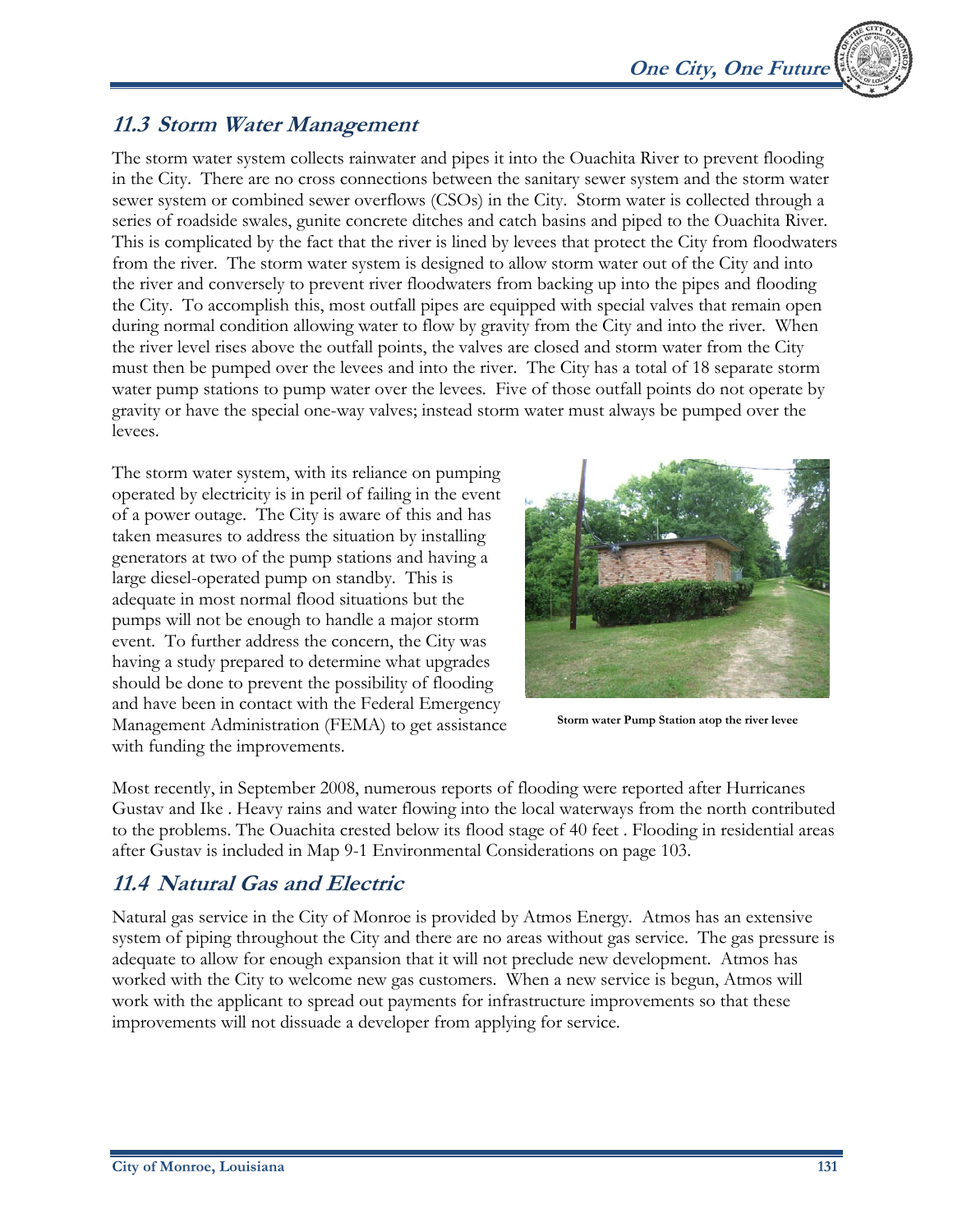**The Monroe Comprehensive Plan** 



Electricity is provided by Entergy Louisiana, a subsidiary of Entergy Corporation. Entergy is a conglomerate energy company that operates in five southern states. Entergy's electricity is obtained from a variety of sources including coal and nuclear. Entergy owns the infrastructure such as the poles, wires and transformers and they own the rights to easements. Entergy provides a range of options for new power service from underground to overhead. Entergy works with the State of Louisiana and the Federal government to provide reduced rates as part of an incentive program to attract and cultivate business and Entergy also has a program to match donation to provide assistance to customers who need financial assistance.

# **11.5 Solid Waste Disposal**

The Department of Public Works provides sanitation services for residents of the City of Monroe. The department provides service in six categories:

- Trash pickup
- Garbage pickup
- Beautification
- Ditching and drainage
- Maintenance construction
- **Cemeteries**

The two most significant services the department provides directly to residents of the city are garbage and trash pickup.

#### **Garbage**

The department picks up 17,000 tons of garbage annually using 96-gallon containers and charging a rate of \$17 for residential and \$23 for business customers. Public Works does not pick up dumpsters or "roll-offs" – open topped trailer-style dumpsters. The department runs a seven-truck fleet daily service for garbage pickup. It uses a private landfill which charges the city \$22 per ton.

#### **Trash**

The Department of Public Works runs three dump body trucks and six shuttles covering the entire city every five to seven days. The department does not pick up building debris. There is about 23,000 tons of trash collected annually. The trash is deposited at a local private landfill which charges the city \$22 per ton.

## **11.6 Telecommunications**

There are now a variety of providers of telecommunications services in Monroe ranging from land lines to cellular phone service. This is a dynamic market and new suppliers are being added at a rapid rate. Cellular coverage is reported to be good but variable depending on the individual provider. Wireless internet is also now available throughout the City and the Monroe Regional Airport began offering wireless internet service for travelers (WiFi) in 2007. Not all areas of the City are hard wired for cable television and DSL service but this is being steadily expanded.

# **11.7 Infrastructure and Utilities Findings**

• The City of Monroe water system is performing near its capacity and future growth in the City will require system upgrades.